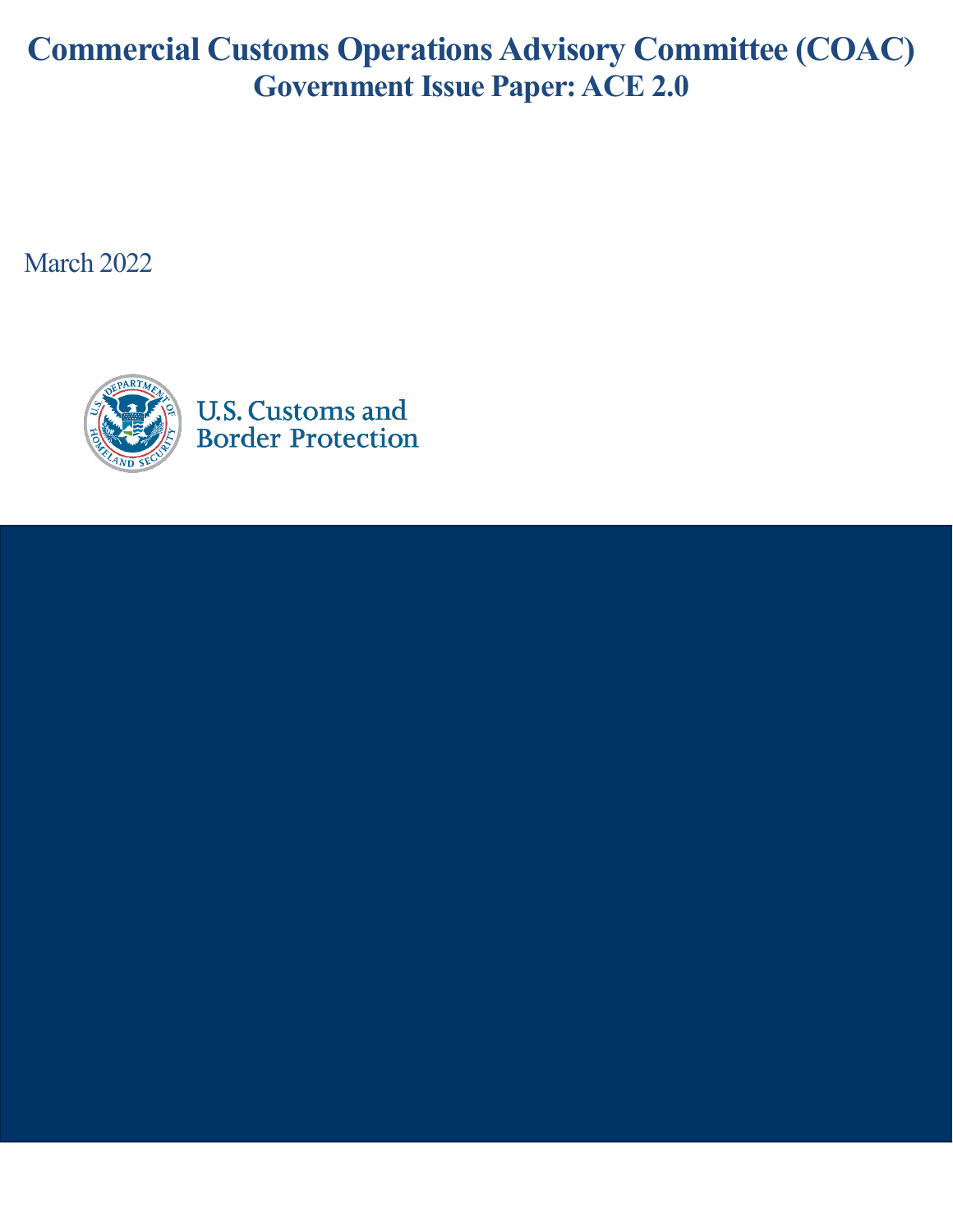## Trade Transformation Office ACE 2.0 March 11, 2022

#### **Action Required:** Informational

### **Background:**

Under the banner of ACE 2.0, CBP is paving the way for the next generation of the U.S. Government's "Single Window" for international trade. CBP is in the early stages of the acquisition process to enable the development of a new system that will ultimately replace the Automated Commercial Environment (ACE), the current platform connecting CBP, the international trade community, and Partner Government Agencies (PGAs) for the submission and processing of trade-related data for imports and exports.

### **Issue:**

ACE 2.0 is not a refresh of ACE or a set of incremental changes; it is intended to be a new system based on a rethinking of how current and future technologies can be leveraged to meet our mission most effectively.

While ACE was built to transform the legacy Automated Commercial System (ACS) into a modern platform, ACE 2.0 is being built to improve processes and create efficiencies by matching the natural flow of the supply chain. ACE 2.0 is intended to implement the re-imagined trade processes developed in collaboration with the trade community through the Commercial Customs Operations Advisory Committee (COAC) as part of the 21st Century Customs Framework (21CCF). 21CCF develops legal and operational changes that embrace 21st Century processes and emerging technologies to better secure national and economic security, enhance data integrity, account for emerging actors and business practices, and better facilitate trade by reducing financial and administrative burdens and constraints in customs transactions. ACE 2.0 will focus on uncomplicating data structures, which we believe will offer cost and efficiency advantages to government and the private sector alike.

#### **Current Status:**

ACE 2.0 builds on the vision of the Re-Imagined Entry Working Group, a collaboration with the trade through the COAC, and is enabled by the legislative framework of 21CCF. The working group recently completed an operational analysis to build a vision of the 21st Century Supply Chain, and it previously looked at redesigning the entry process to increase facilitation and security of U.S.-bound cargo. CBP is currently working with COAC to review high-level ideas about re-imagined processes for cargo entry, collections, exports, post entry, and post audit. CBP is also organizing internal working groups to evaluate those processes from a government perspective. From there, CBP will coordinate with the Trade Support Network (TSN) to develop these ideas in further detail.

CBP delivered the first operational view in the summer of 2020 and just completed a deep dive to analyze the complexities trade faces as part of ACE 2.0. To address these complexities, ACE 2.0 will incorporate several important design features. Two features worth highlighting are interoperability and digital twins. Interoperability means ACE 2.0 will work with a variety of technologies, so that the system can communicate with legacy systems, blockchain, distributed ledger technology (DLT), and future systems, royalty free. A digital twin is a digital representation of the physical item, which identifies the who, what and where. Adopting this premise allows CBP and its trade partners to build a completely transparent supply chain.

The modernized entry process provided by ACE 2.0 will include high-level transformations, such as supply chain transparency; complete automation of the supply chain; data acquisition from non-traditional actors; international standards development over forcing technical changes; and modernization of the in-bond process.

## **Next Steps:**